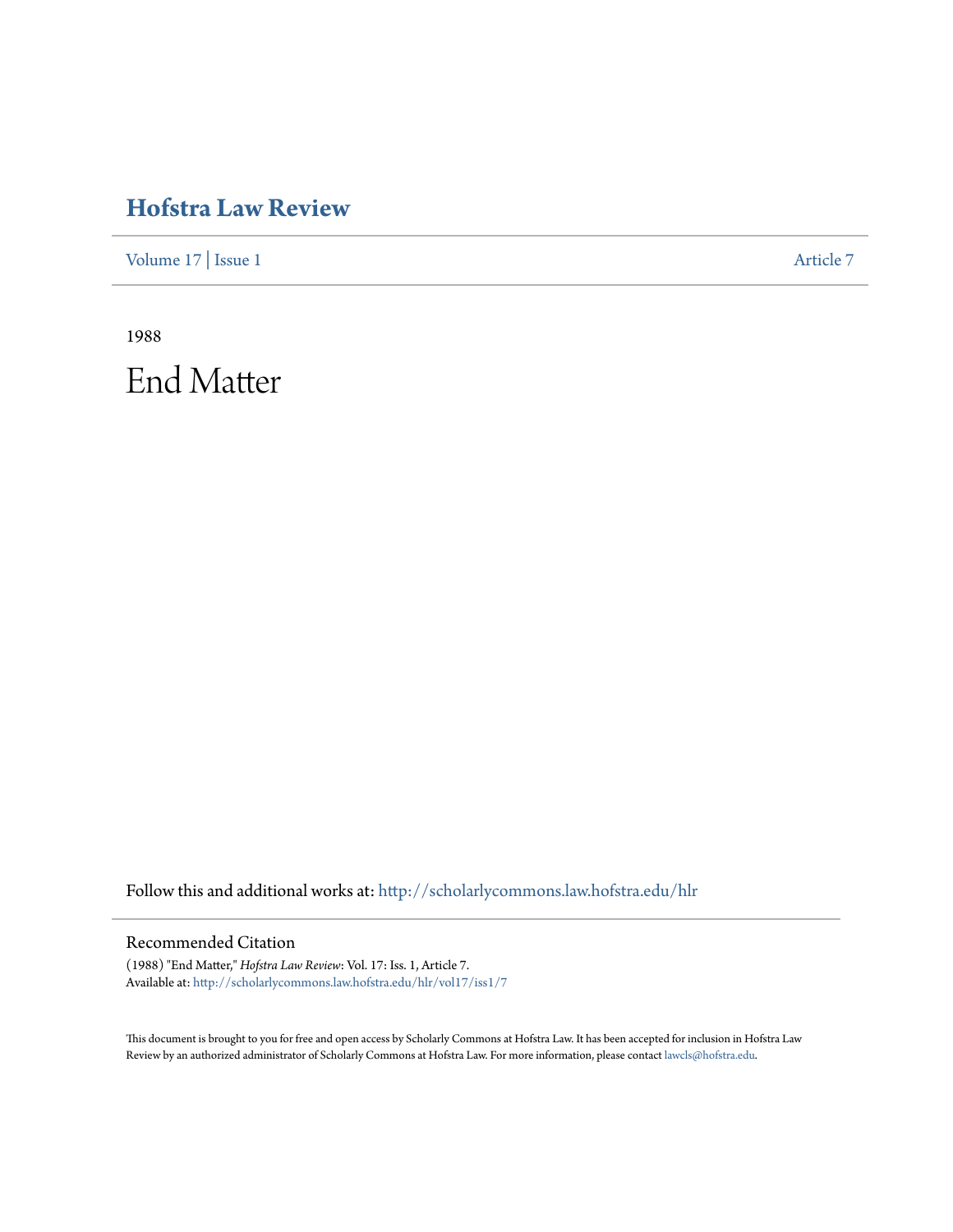#### et al.: End Matter



weekly updates. we're still publishing *his man reported a*<br>*story so controversial.*  $L$ *vo* hundred year

> l stil s i stil stil stil sensor  $t = 1$  . Every strill state  $t$  $\sim$  in  $\sim$  20  $\mu$  madison of  $\sim$  20  $\mu$ **Example of the intervention of the intervention of the determination of the update with the second water**  $\frac{1}{2}$  *EAW WEEK* **WEEK** f o y bod g evolvin e whole evolving the whole the whole the whole the whole the whole the whole the whole the - complete of the complete of the complete of the complete of the contract of the complete of the contract of the contract of the contract of the contract of the contract of the contract of the contract of the contract of

> *Summary* e concis a u yo s give *Week w La*

a leading role in the Constitutional

comprehension."<br>lidn't end with the adjournment of promise. Jefferson later called Madison's report "the ablest work of this kind ever<br>vet executed ... a labor and exactness beyond comprehension." also kept a detailed written report of every speech and every hard-fought comdebate, Madison spoke more frequently than almost any other delegate. Yet he it.<br>uring four long months of impassioned

10. pr Taple

the Convention. Our legal system is still changing, still evolving. The story that<br>Madison first reported 200 years ago is **K** We will be the set of the set of the pages of BNA's U.S. Law Week.<br>
Law Week gives you an indispensible

overview of the whole evolving body of U.S. law. In addition to complete cov-<br>erage of Supreme Court proceedings,<br>Law Week gives you a concise Summary *lysis* of each week's most important<br>ments . . . digests of precedent*setting federal and state decisions* . -agency rulings . . . important new federal statutes . . . and more.

Each year Law Week's editors screen 25,000 decisions from federal and state courts,<br>reporting those that set new precedents, present<br>new perspectives on existing legal principles, ts, **it is a strategic of als expected** of  $\overline{\phantom{a}}$ or involve controversial issues.

In only a few minutes each week, *Law Week* keeps<br>you abreast of current trends and lets you find new precedents and conflicting<br>decisions—before these cases are reported in official case reporters.

play your own role in the 200-year-old story that Madison first reported in 1787. Today *Law Week* builds your awareness of the broad legal context within which you will practice. You will soon find it even more indispensible, as you

### *People who know law, know BNA.*

**THE BUREAU OF NATIONAL AFFAIRS, INC.**<br>1231 25th Street, N.W., Washington, DC 20037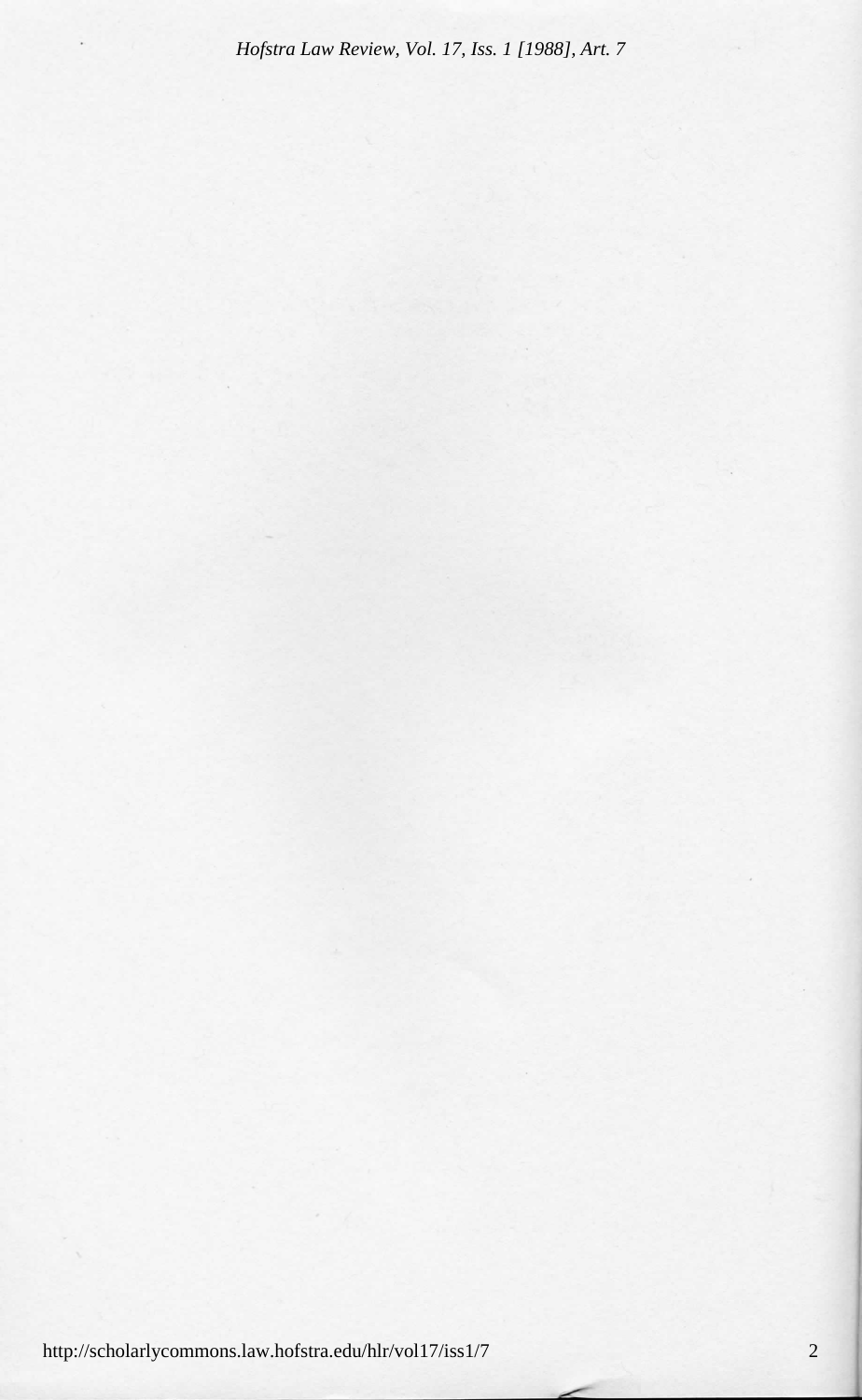et al.: End Matter Hofstra law review. K8 .045

## **2 1-800-241-529 0 3031 a Georgi , Atlanta . S.W , Street l Whitehal . W5 71 IS YOUR BUSINESS**

## **OUR BUSINESS** e the m from s come t i e difference that i se n i e difference that i e difference that i e difference that i w La Y even n i h fort t pu p workmanshi d an y Darb t an y Darb t an y Darb t an y Darb t an y Darb t an y Da

#### **DARBY PRINTING COMPANY - 117 years of Experience**

You can see the difference in a Darby printed book. It comes from the people at Darby and the pride and workmanship put forth in every Law Review and Law Journal we produce.

g printin n when  $\rho$  is the main  $\rho$  Fieldiei and  $\rho$  Fieldiei and  $\rho$  Fieldiei and Service , Experience , Experience , Experience , Experience , Experience , Experience , Experience , Experience , Experience , Experi - Representative s Sale y Darb a t contact e Pleas . Time n o t product a t product a t product a t product a

**1 404-755-452**

. Quote e pric a n obtained the price and the price of the more result of the more result of the more result of

Experience, Service, and Flexibility make the difference when printing a quality product on time. Please contact a Darby Sales Representative for more information or to obtain a price quote.

## *DARRY PRINTING COMPANY*

**715 W. Whitehall Street, S.W.<br>Atlanta, Georgia 30310<br>1-800-241-5292** 404-755-4521

Published by Scholarly Commons at Hofstra Law, 1988

**S BUSINES**